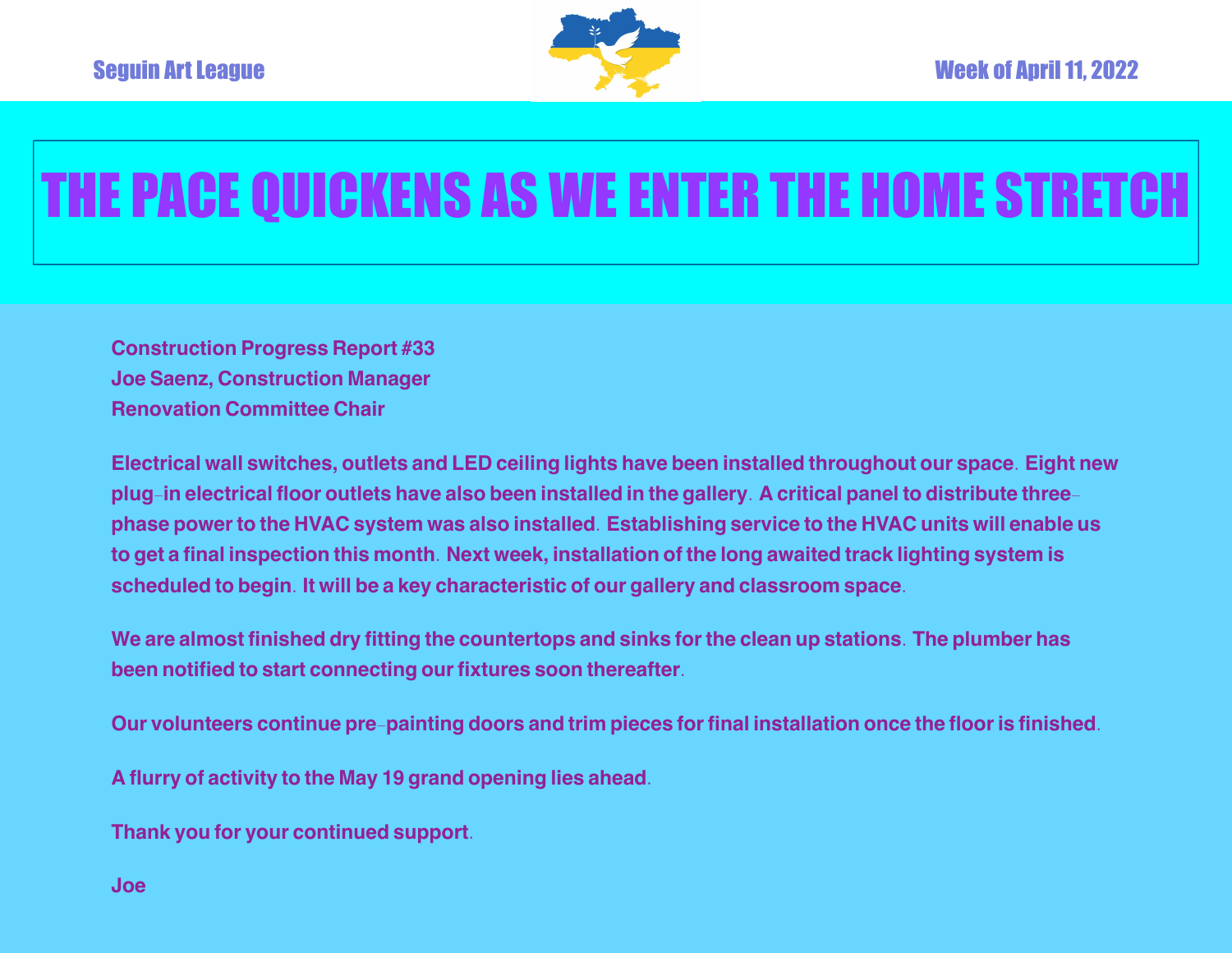

**Michael Bednarski paints the plaster left in place on the exposed brick wall at the north end of the gallery.**

**When Everything Feels Like An Uphill Struggle, Just Think Of The View From The Top.**